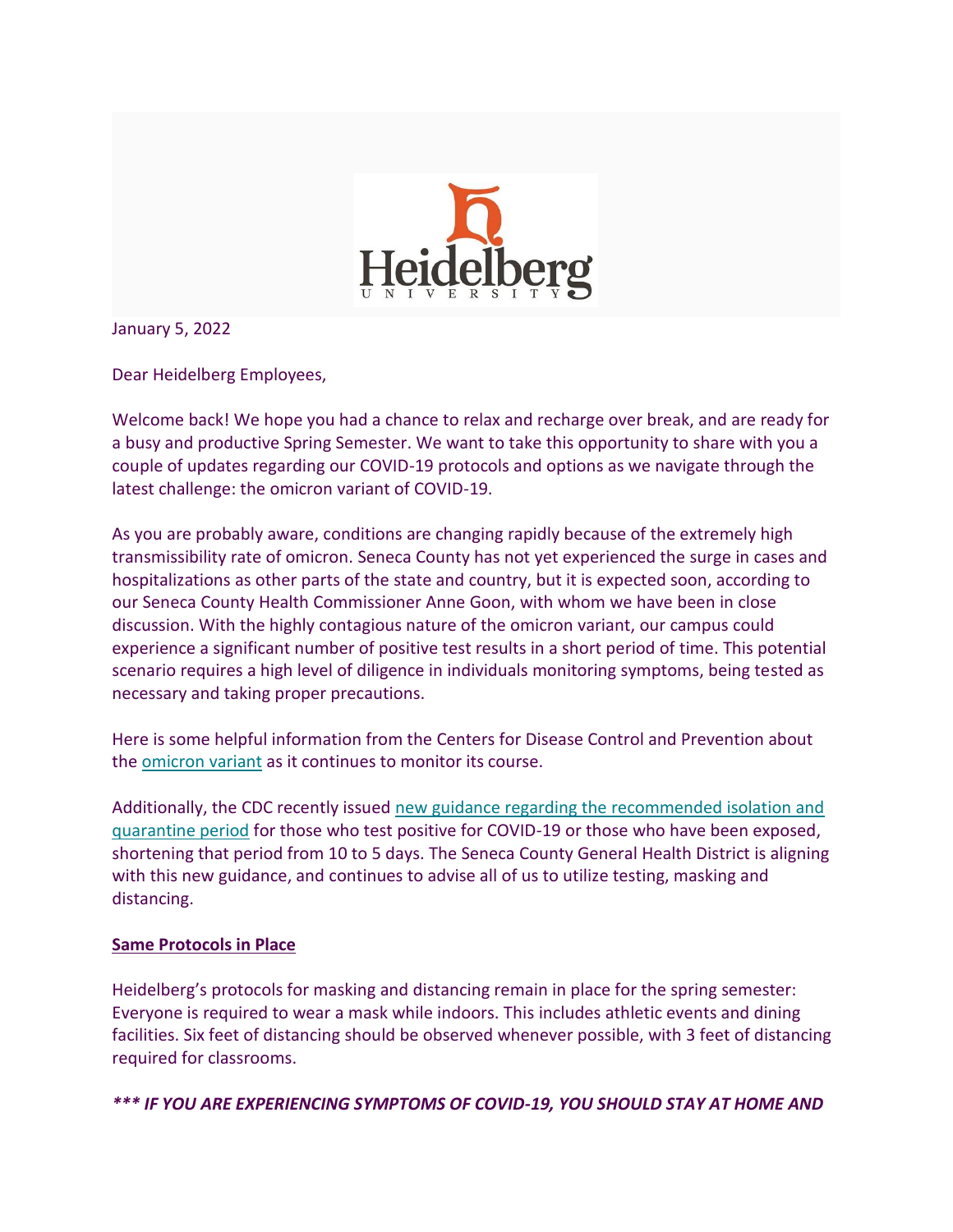## *NOT REPORT TO CAMPUS UNTIL YOU ARE TESTED.*

If you are symptomatic, please attempt to get tested at home with your primary care physician. If you are unable to secure a test, you can notify [Human Resources](mailto:hr@heidelberg.edu) and they will overnight you a home test kit. If you are already on campus, you can call the health center at x2041 or HR to make arrangements for a test.

To help you if you feel unwell or are identified as a close contact, Heidelberg has created some guidelines for you to follow:

- [What Do I Do If I Feel Unwell?](https://heidelberg.us1.list-manage.com/track/click?u=aedcf85e9275dba4a51d423f2&id=e519a78421&e=97159f85d8)
- [What Do I Do If I'm Identified as a Close Contact?](https://heidelberg.us1.list-manage.com/track/click?u=aedcf85e9275dba4a51d423f2&id=98d080b1b0&e=97159f85d8)

## **Remote Classes and Work From Home**

Faculty members can choose to offer one or more of their courses remotely for the first two weeks of the Spring 2022 semester, from January 10-21, 2022. On January 19, Heidelberg will review current COVID data to determine if faculty should shift back to the originally selected modality or if faculty can choose to continue teaching remotely for an additional week.

- Faculty members who wish to teach remotely for this time period should first discuss the matter with their department chairs to determine the feasibility of offering your class(es) remotely for two weeks.
- After discussing the matter with your department chair, faculty members must, in a single email:
	- o Notify your department chair, [Dr. Courtney DeMayo Pugno](mailto:cdemayo@heidelberg.edu) (AVPAA), FPC and Human Resources, of your intent to teach remotely for the beginning of the Spring 2022 semester.
	- o Your email must include a list of all courses you will teach remotely.

We are extending this same remote option to all staff members. If you have concerns about the potential spread of COVID-19 in your workplace, and you are able to complete your work assignments remotely for the next two weeks, you may seek approval from your direct supervisor, and then notify Human Resources.

## **COVID-19 Testing**

This semester, Heidelberg will test symptomatic individuals as well as those who have had an exposure to COVID-19.

• Employees should continue to notify HR if they are symptomatic, have a positive test or have been identified as a close contact. HR will continue to provide guidance for return to work dates and alternate work arrangements for those affected employees.